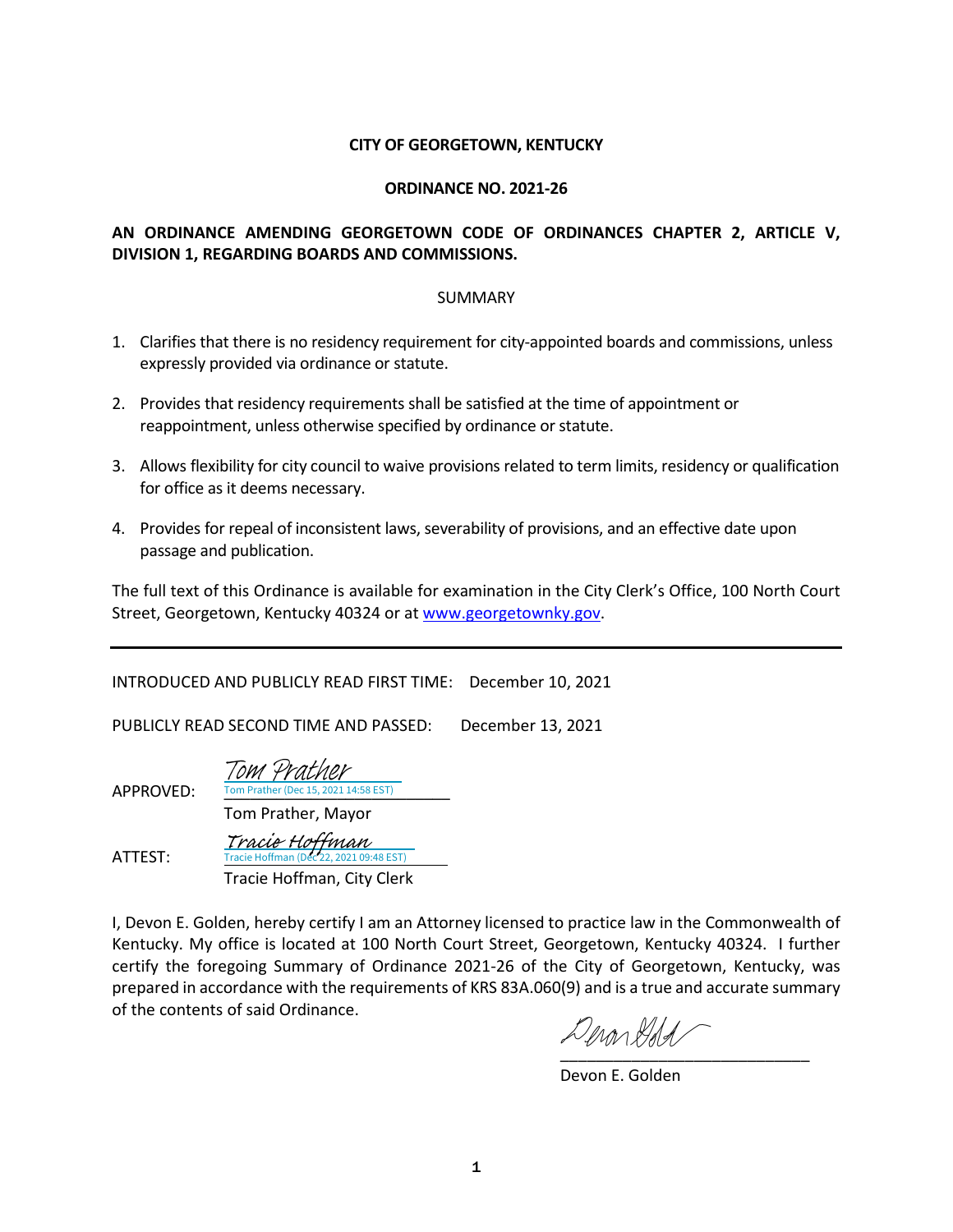#### **ORDINANCE 2021-26**

# **AN ORDINANCE AMENDING GEORGETOWN CODE OF ORDINANCES CHAPTER 2, ARTICLE V, DIVISION 1, REGARDING BOARDS AND COMMISSIONS.**

#### Sponsors: Connie Tackett and David Lusby

#### NOW, THEREFORE, BE IT ORDAINED BY THE CITY OF GEORGETOWN, KENTUCKY:

#### **SECTION ONE**

Chapter 2, Article V, Division 1, Section 2-521 of the Code of Ordinances is amended as follows:

#### **Sec. 2-521. Uniform Regulatory Provisions.**

(a) *Purpose*. The purpose of this section is to provide uniform regulation of the boards and commissions which serve the citizens of the city. All boards and commissions provided in this Code may remain administratively inactive for periods of time due to a lack of necessity or lack of adequate appointments.

(b) *Regulations*. All boards and commissions which are appointed by the mayor and approved by the council shall be governed by the following regulations:

- (1) Files will be maintained by the mayor which list the member's names, terms, expiration dates, meeting minutes and annual budget for each board or commission over which the city has jurisdiction by means of appointment to appropriations.
- (2) Each board shall provide to the mayor's office a copy of its minutes within ten days of their approval.
- (3) Each board shall provide to the mayor's office a copy of its budget within 30 days of its approval.
- (4) The terms of board and commission members shall not exceed four years.
- (5) Members of city-appointed boards and commissions shall not be members of more than one such board or commission during their term.
- (6) No member shall be appointed to serve more than two consecutive full terms on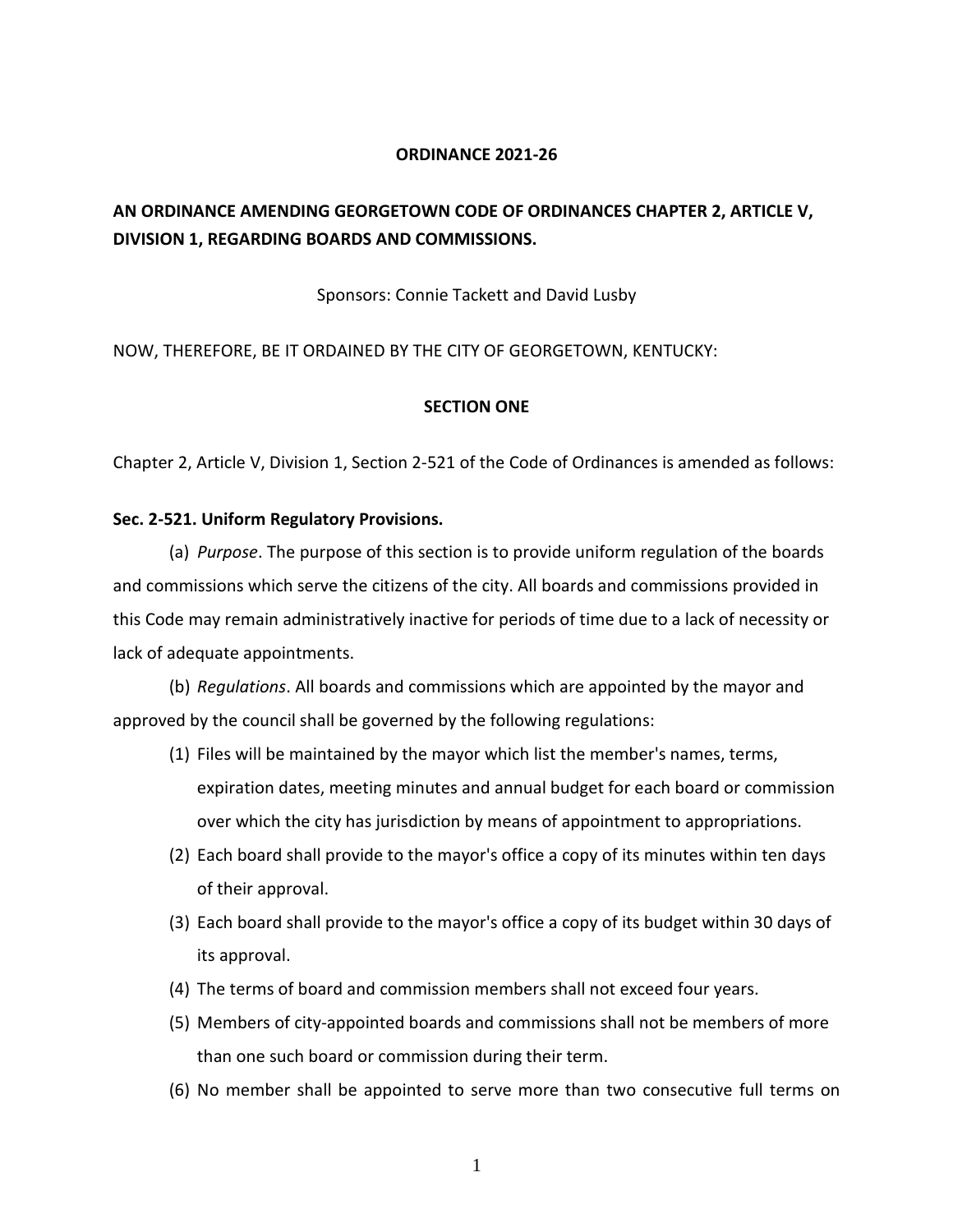any board or commission, except where such term limits are contrary to state law. The term "full term" means four years. Partial terms, where a member is appointed to fill a vacancy, shall not be counted as a full term.

- (7) All terms shall be staggered.
- (8) All board or commission members shall be subject to removal if they fail to attend at least two-thirds of all regular and called meetings.
- (9) All boards with regularly scheduled meetings shall meet at those times, excepting the case of emergencies justifying a special meeting.
- (10) The members of the ambulance board shall be appointed, except the mayor and judge/executive, who shall remain ex officio members.
- (11) All potential nominees to city-appointed boards and commissions shall provide the mayor with information concerning their membership on other boards. Membership on non-city-appointed boards which are potentially in conflict with the responsibilities of the board to which the person is considered for appointment shall be grounds for disqualification of the person for appointment to the city board.
- (12) The bylaws of all boards and commissions shall be amended to provide for the terms of its members to end in December.
- **(13) Unless expressly provided by statute or ordinance, there shall be no residency requirement for any city-appointed boards and commissions. Unless otherwise specified by statute or ordinance, applicable residency requirements must be satisfied at the time of appointment or reappointment.**
- **(14) Except where contrary to state law, city council may, as it deems necessary, waive any provision related to term limits, residency or qualification for office.**

# **SECTION TWO**

If any section, subsection, paragraph, sentence, clause, phrase, or a portion of this ordinance is declared illegal or unconstitutional or otherwise invalid, such declaration shall not affect the remaining portions hereof.

# **SECTION THREE**

All ordinances or parts of ordinances in conflict with this Ordinance are hereby repealed.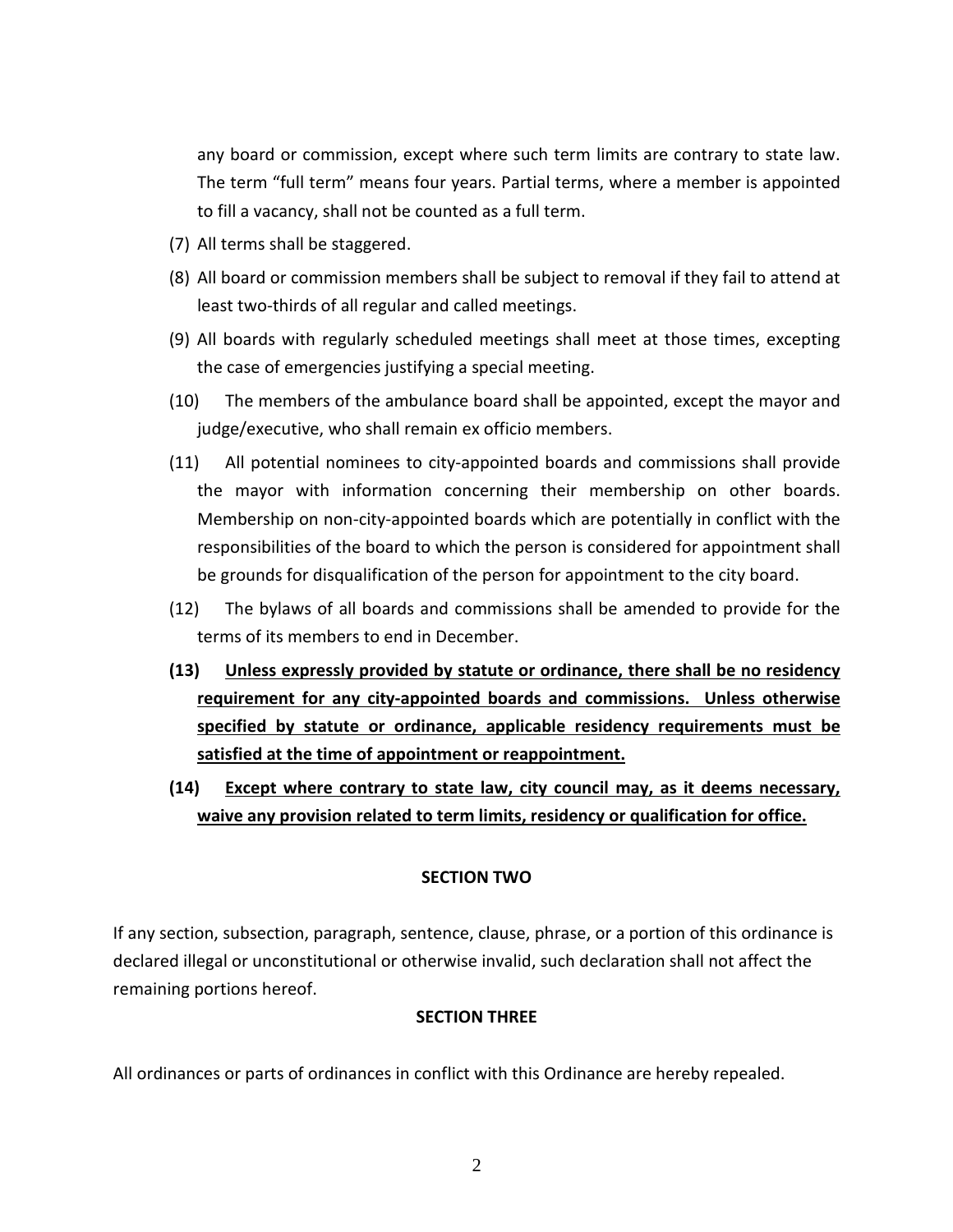# **SECTION FOUR**

This Ordinance shall be in full force and effect upon passage and publication.

PUBLICLY INTRODUCED AND READ FIRST TIME: December 10, 2021

Tom 4

PUBLICLY READ SECOND TIME AND PASSED: December 13, 2022

APPROVED:

Tom Prather, Mayor 4:58 EST)

 $\frac{Trace\; Hoffman}{Trace\; Hoffman\; (Dec\; 22, 2021\; 09:48\; EST)}$ 

Tracie Hoffman, City Clerk